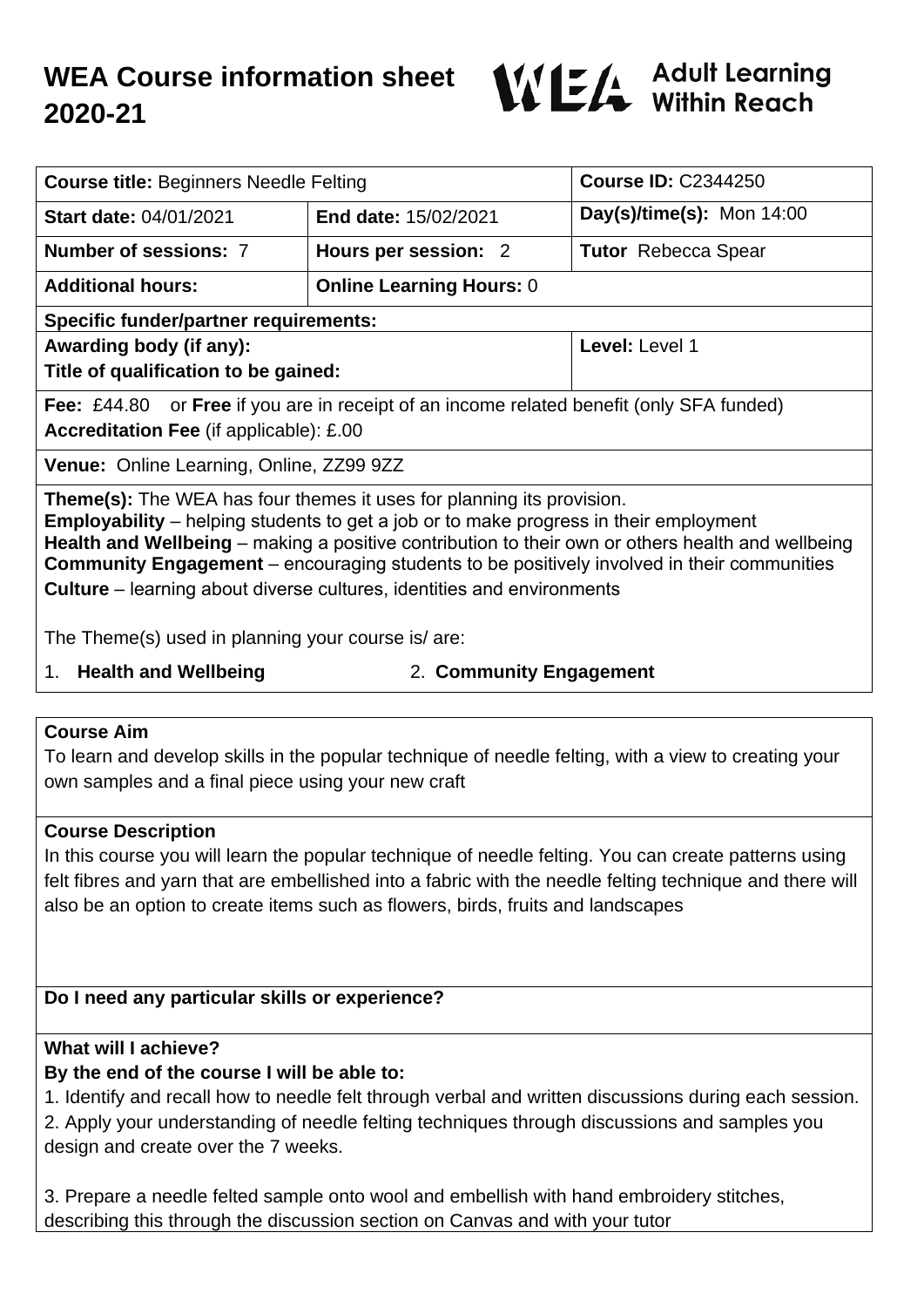4. Produce a final piece/sample combining the methods you have studied

5.

## **What teaching methods will be used and will there be work outside of the class?**

- The WEA's digital learning platform, Canvas will be used to provide resources or to support lessons, enable assessment, provide learner feedback and for other activities for individuals away from the course. If you want to understand more about our digital learning platform please visit: http://bit.ly/WEAonline

- The WEA tutor will use a range of different teaching and learning methods and encourage you and the group to be actively involved in your learning

## **What kind of feedback can I expect from the tutor?**

- You will be able to keep a record of your progress and achievement using photos, audio, text or documents uploaded into the WEA's digital learning platform, WEA Canvas.

- Your tutor will provide written, text and audio feedback recorded in WEA Canvas, WEA's digital learning platform.

- A range of informal activities will be used by the tutor to see what you are learning which may include quizzes, question and answer, small projects and discussion

- You will have opportunities to discuss your progress with your tutor
- You will be encouraged to share your work with the group and discuss your learning
- You will be encouraged to consider other students work and give your opinions and suggestions
- There will be a number of tasks appropriate to your course such as written work, creating art or craft,

video, photography or small projects. Some of these may be marked to help you progress

## **What else do I need to know? Is there anything I need to bring?**

- What you need: You will need an internet connection, speakers, a microphone and a webcam so that you can use our video learning platform, Zoom. If you'd like to understand more Zoom please visit: http://bit.ly/ZoomSpec

- You will also need access to the internet outside of your sessions. You could do this using a smart phone, tablet, laptop or a desktop computer (at home or through a library etc.).

- You will need a personal email address to join the WEA's digital learning platform, Canvas so that you can receive resources, record your progress and achievement and to work with others and share ideas. If you want to understand more about our digital learning platform please visit: http://bit.ly/WEAonline

- Equipment required

FOR NEEDLE FELTING:

Barbed needles for needle felting

Foam for needle felting

Fibres for needle felting